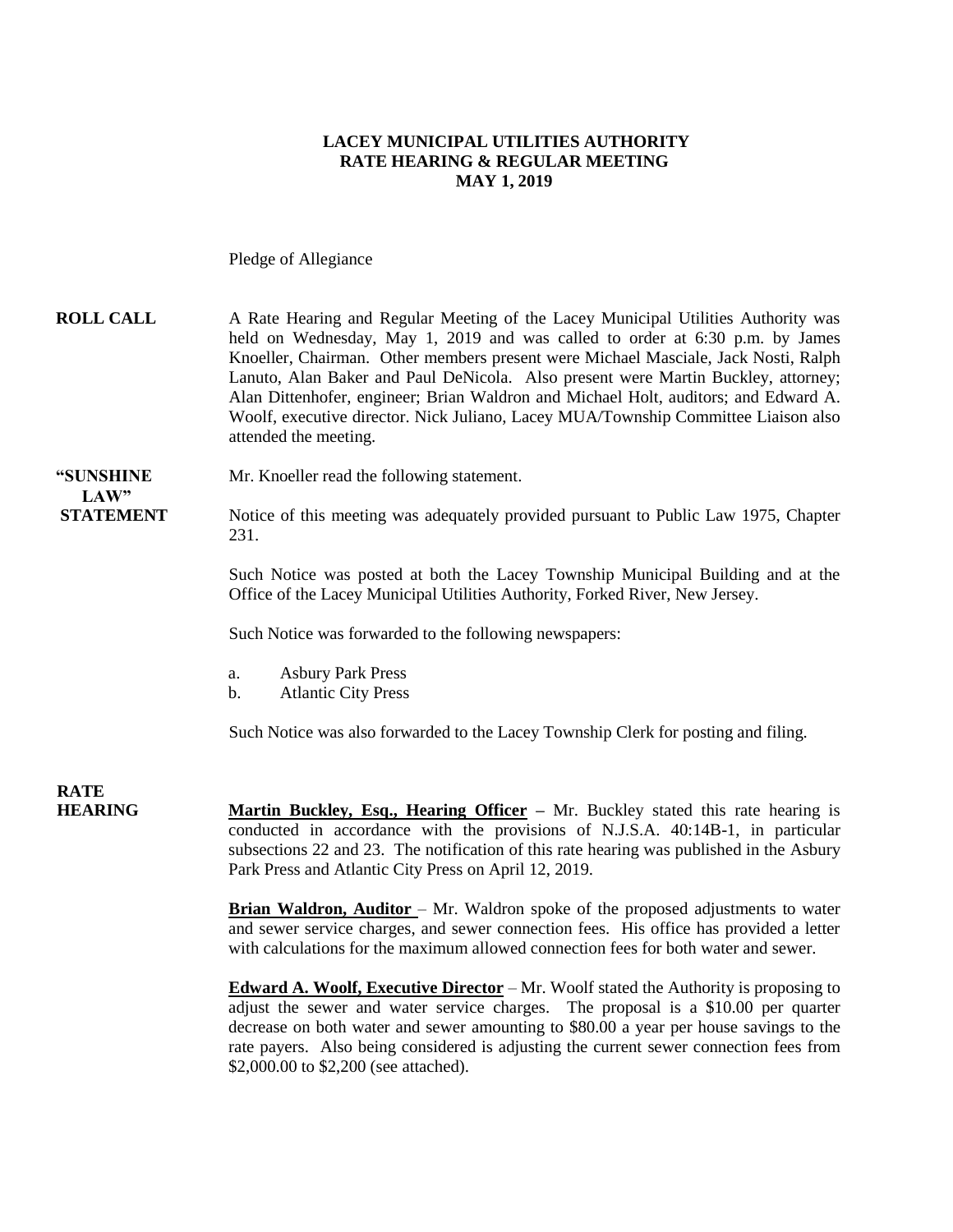#### **COMMISSIONERS COMMENTS**

Mr. Knoeller stated the Authority has an excess in unrestricted funds in its budget line items. A good part of that is for anticipated capital improvements, however, \$480,000.00 will be taken out of that fund July 2019, the other half (\$480,000.00) will be taken out after January, 2020, which will come from the savings the Authority will have out of the bond reduction payment. There will be a net reduction of \$1.8 million dollars as of January 1, 2020, which means the \$960,000.oo will come out of that savings and still have over a million dollars more in surplus after next year.

Mr. Knoeller drafted a letter explaining to the rate payer how the reduction was possible which states "*Attention all Lacy MUA customers, effective with this invoice, you will see a \$20.00 reduction in service fees for this quarter. This will continue for each quarter until the \$80.00 per annum reduction is reached.*

*This reduction was made possible due to the following:*

- *1. As the Authority's customer base increased, no additional employees were added.*
- *2. No additional bonding or borrowing was done for capital improvement projects over the last five years.*
- *3. Our present debt service is rapidly being paid down.*
- *4. Conservative management practices.*

Mr. Nosti stated the concern he has is that the budget was prepared at the beginning of the year. He asked if using \$480,000.00 in the middle of the year affect the existing budget. Mr. Knoeller explained technically the budget will not be touched. Funds can be transferred from the capital reserve and unrestricted funds to cover this expense. In fact, there will be an increase in revenues in this budget by looking at projected connections. The budget will not be impacted.

Mr. Baker and Mr. DeNicola recommended the letter to the customer also include there has not been a rate increase since 2013. Mr. Knoeller agreed.

## **PUBLIC**

**TESTIMONY Regina Discenza –** Mrs. Discenza asked if the rate structure affects commercial establishments. Mr. Knoeller stated it is just residential.

# **FORMAL**

**ACTION Resolution 2019-31 – Approving Rate Structure for Sanitary Sewer and Water Customers** - A motion was made by Mr. Masciale and seconded by Mr. Nosti to adopt *Resolution 2019-31, Resolution of the Lacey Municipal Utilities Authority, County of Ocean, State of New Jersey, Approving Rate Structure for Sanitary Sewer and Water Customers effective July 1, 2019.* Roll call vote: Masciale-Yes; Nosti-Yes; Baker-Yes; Lanuto-Yes; Knoeller-Yes. Motion passed.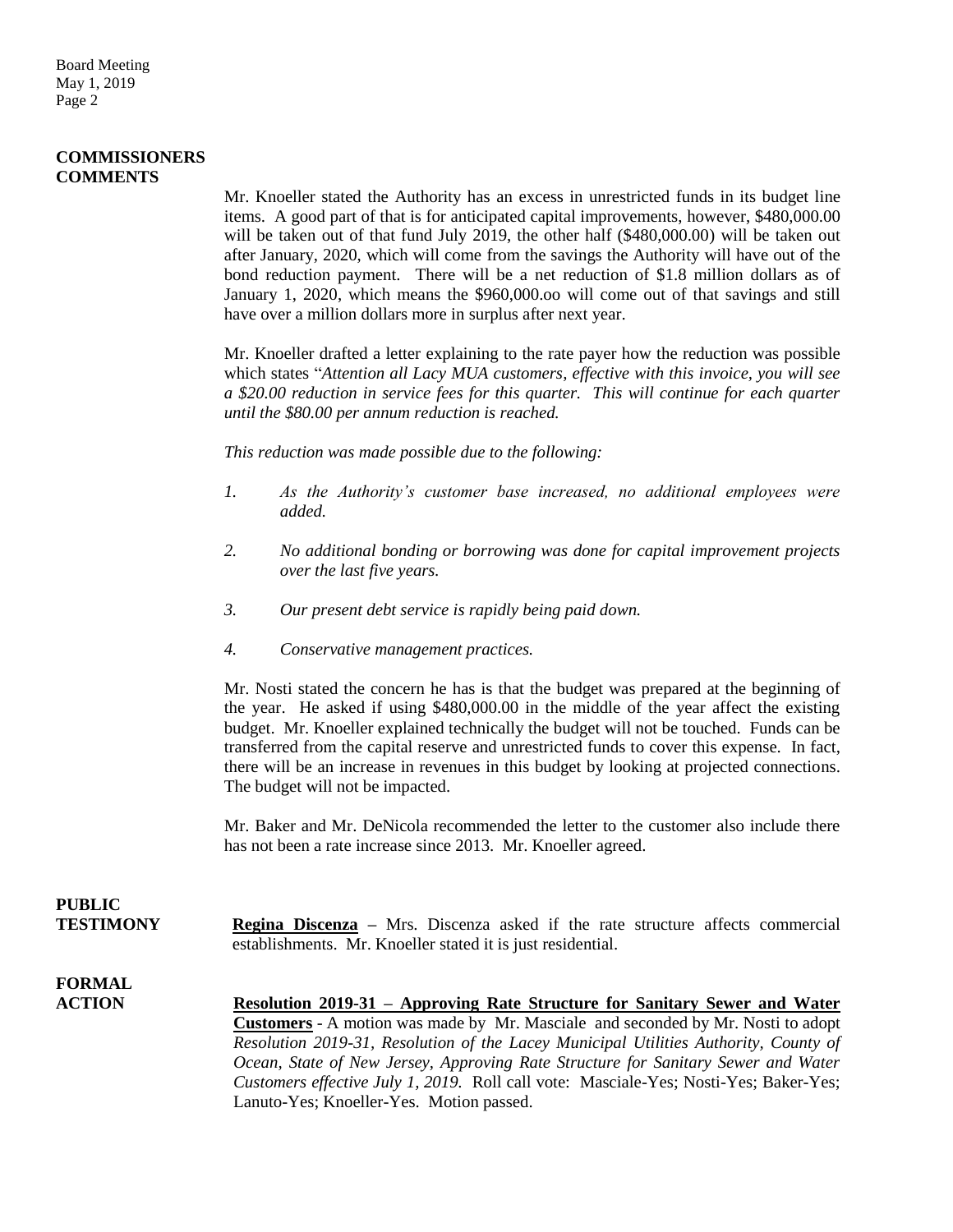Board Meeting May 1, 2019 Page 3

# **APPROVAL**

**EXECUTIVE DIRECTOR'S**

**OF MINUTES Regular Meeting of April 3, 2019** - A motion was made by Mr. Nosti and seconded by Mr. Lanuto to approve the minutes of the Regular Meeting of April 3, 2019. Roll call vote: Nosti-Yes; Lanuto-Yes; Baker-Yes; Masciale-Yes; Knoeller-Yes. Motion passed.

**REPORT Cash Balance Report - Period Ending March 31, 2019** - Mr. Woolf summarized the cash balances for period ending March 31, 2019 as follows: Total cash balance for the unrestricted accounts were \$9,510,953.46, with earnings of \$20,473.29. Total cash balance for the restricted accounts held by the trustee were \$3,793,970.61, with earnings of \$2,961.35. Current period interest on the restricted and unrestricted accounts was \$23,434.64. Year-to-date earnings on all interest bearing accounts were \$20,473.29.

> **Comminutor Parts** – Mr. Woolf requested authorization to advertise and receive bids for comminutor parts. He explained the sewer pumping stations have grinders that grind up material that may clog the pumps. In order to not exceed any bidding thresholds, he would like to advertise to get the parts as needed. A motion was made by Mr. Nosti and seconded by Mr. Lanuto authorizing to advertise and receive bids for comminutor parts. Roll call: Nosti-Yes; Lanuto-Yes; Baker-Yes; Masciale-Yes; Knoeller-Yes. Motion passed.

> **Replacement of FRB3 Pump Station Bulkhead** – Mr. Woolf requested authorization to advertise and receive bids for replacement of FRB3 sewer pumping station bulkhead. He explained the bulkhead is in disrepair and needs to be replaced. A motion was made by Mr. Masciale and seconded by Mr. Nosti authorizing to advertise and receive bids for replacement of FRB3 pump station bulkhead. Roll call vote: Masciale-Yes; Nosti-Yes; Baker-Yes; Lanuto-Yes; Knoeller-Yes. Motion passed.

> **Inventory Threshold** – Mr. Woolf stated the finance committee met to discuss the annual audit. One of the items that was discussed is inventory. Currently, materials, parts, etc. is being counted down to the value of \$20.00, which creates a lot of excess labor and time. Mr. Woolf is requesting to increase the threshold to \$50.00, thereby reducing the number of items that are being counted. Mr. Knoeller asked Mr. Woolf to prepare a policy change to be voted on at the next meeting.

**BUSINESS**

**REPORT** The business report was submitted for review.

# **ENGINEER'S**

**REPORT Resolution 2019-32 – Preliminary Sewer and Water Approvals – Grove Street Lot Consolidation and Minor Subdivision – Waycross Investment Group, LLC – Block 1736, Lots 1-13, 41-43, Block 1737, Lots 4-10, 41-43** – Mr. Dittenhofer reported his office received the applications and plans for preliminary sewer and water approvals for Grove Street lot consolidation and minor subdivision. The applicant is proposing to consolidate several lots and construct a minor subdivision of Block 1736, Lots 1-13 & 41-43, as well as Block 1737, Lots 4-10 & 41-43 in Lacey Township. On recommendation by the Authority's engineer, a motion was made by Mr. Masciale and seconded by Mr. Nosti to adopt *Resolution No. 2019-32, Resolution of the Lacey*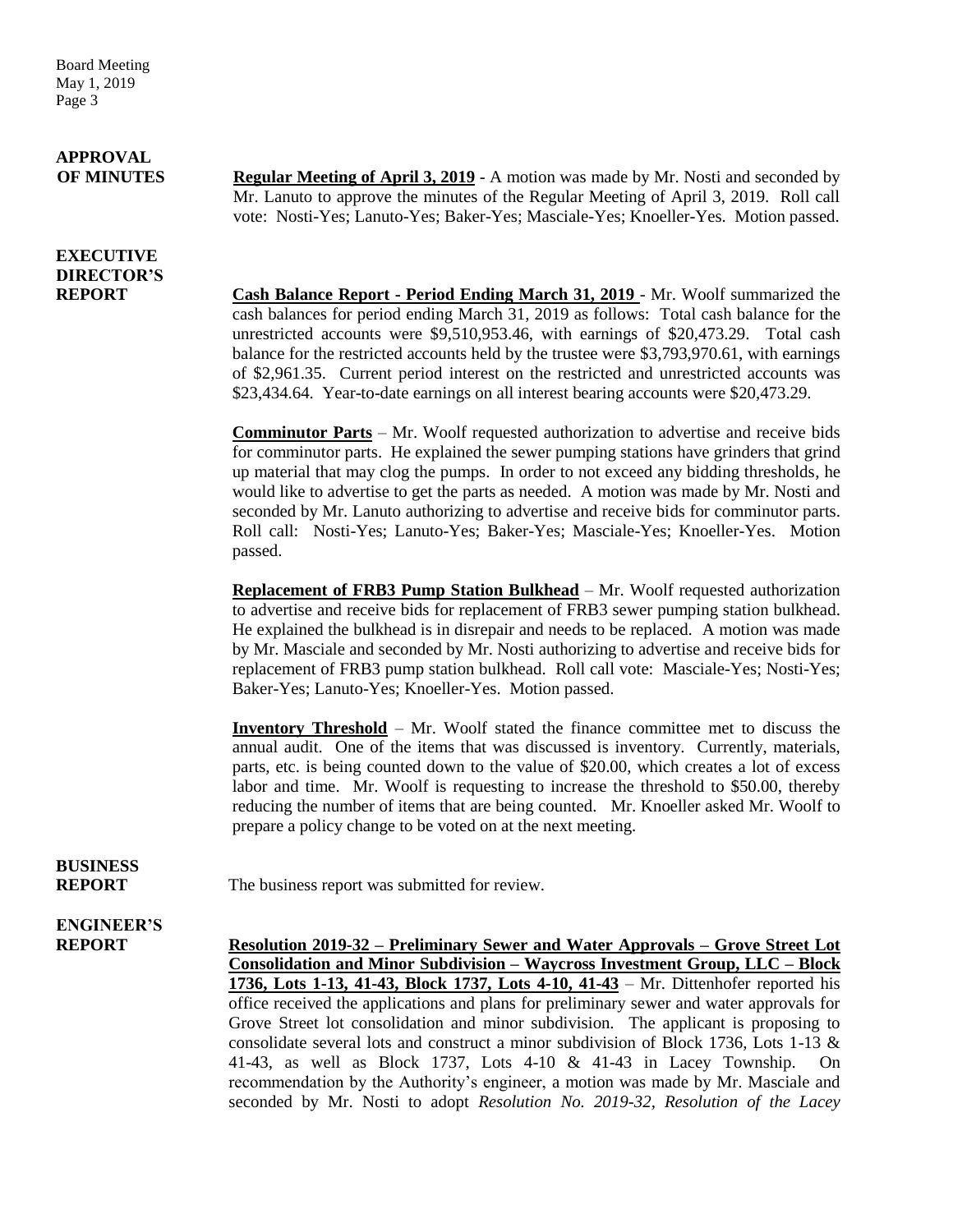*Municipal Utilities Authority, County of Ocean, State of New Jersey, Preliminary Sewer and Water Approval, Grove Street Lot Consolidation and Minor Subdivision, Waycross Investment Group, LLC.* Roll call vote: Masciale-Yes; Nosti-Yes; Baker-Yes; Lanuto-Yes; Knoeller-Yes. Motion passed.

**Resolution 2019-33 – Preliminary Water Approval – Independent Spent Fuel Installation Expansion – Exelon Corporation – Block 1001, Lot 4.02** – Mr. Dittenhofer reported his office received the applications and plans for preliminary water approval for Independent Spent Fuel Installation Expansion, Exelon Corporation. The applicant is proposing to construct a 2,200 SF security building at the Independent Spent Fuel Installation on the site of the existing Oyster Creek Nuclear Generating Station on Block 1001, Lot 4.02 in Lacey Township.

Mr. Knoeller stated he asked Mr. Dittenhofer to get preliminary estimates on what the cost would be to run the water line, and negotiate with Exelon to determine how much they would be willing to pay towards installation of the water line.

On recommendation by the Authority's engineer, a motion was made by Mr. Nosti and seconded by Mr. Lanuto to adopt *Resolution No. 2019-33, Resolution of the Lacey Municipal Utilities Authority, County of Ocean, State of New Jersey, Preliminary Water Approval, Independent Spent Fuel Installation Expansion, Exelon Corporation, Block 1001, Lot 4.02.* Roll call vote: Nosti-Yes; Lanuto-Yes; Baker-Yes; Masciale-Yes; Knoeller-Yes. Motion passed.

**New Administration Building** – Mr. Dittenhofer stated construction of the administration building is complete. A CO was issued by the Township, however, punch list items still remain with the contractor. Punch list items are on-going at this time.

**Sanitary Sewer Clean and Televise** – Mr. Dittenhofer stated his office is preparing plans and specifications to have the three main sanitary sewer trunk lines cleaned and televised. The three locations will include the northern line at Bay Way extending west, the central line at Nautilus Boulevard extending south and the southern line at Beach Boulevard extending west.

**Water Tank No. 1 Repainting** – Mr. Dittenhofer stated a tank inspection of the exterior and interior of the tank was performed on March 19, 2019. His office is currently preparing specifications for the repainting of the tank.

### **ATTORNEY'S REPORT Rate Hearing 2019** - Mr. Buckley stated the appropriate notification of the rate hearing has been published in two official newspapers of the Authority.

**Water Service Application (Former Nursing Home Site)** – Mr. Buckley stated his office reviewed and approved the closeout documents submitted on behalf of Lacey Family Apartments.

### **AUDITOR'S**

**REPORT Accountant's Status Report – Month Ended March 31, 2019** – Mr. Waldron reported sewer revenues had an unfavorable variance for the month, but favorable on water.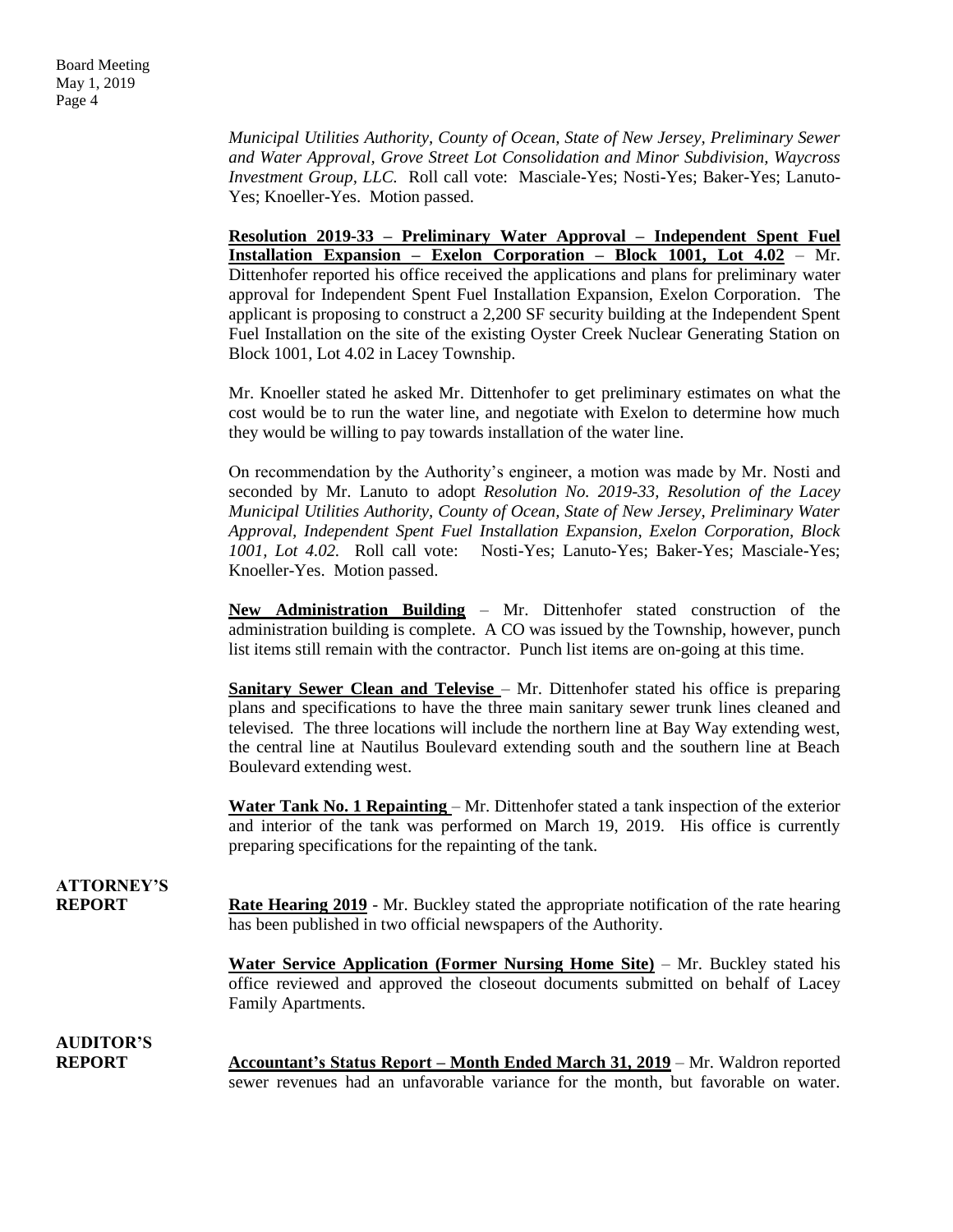Board Meeting May 1, 2019 Page 5

> Sewer and water expenses had a favorable variance for the month and year to date. Sewer and water user charges were both unfavorable for the month.

> **Auditor's Report** - Mr. Waldron stated a meeting was held with the Finance Committee to review the 2018 audit. Mr. Holt summarized the draft audit report. Overall, it was a positive report with no recommendations.

#### **CORRESPONDENCE**

**Damian Lubrano, Bowsprit Point** - Requesting relief of utility bill, due to broken pipe. Since the water from the leak did not go into the sewer system, a motion was made by Mr. Nosti and seconded by Mr. Lanuto to grant a credit adjustment on the sewer charges in the amount of \$251.06 (59,000 gallons). Roll call vote: Nosti-Yes; Lanuto-Yes; Baker-Yes; Masciale-Yes; Knoeller-Yes. Motion passed.

**Walter Markulec, Seagull Drive** - Requesting relief of utility bill, due to broken pipe. Since the water from the leak did not go into the sewer system, a motion was made by Mr. Nosti and seconded by Mr. Lanuto to grant a credit adjustment on the sewer charges in the amount of \$321.00 (67,000 gallons). Roll call vote: Nosti-Yes; Lanuto-Yes; Baker-Yes; Masciale-Yes; Knoeller-Yes. Motion passed.

**Pasbjerg Development, Lacey Mall** - Requesting relief of utility bill, due to broken pipe in vacant store. Since the water from the leak did not go into the sewer system, a motion was made by Mr. Masciale and seconded by Mr. Nosti to grant a credit adjustment on the sewer charges in the amount of \$3,421.28 (462,000 gallons). Roll call vote: Masciale-Yes; Nosti-Yes; Baker-Yes; Lanuto-Yes; Knoeller-Yes. Motion passed.

**Joseph Bozzo, Molokai Drive** - Requesting water meter replacement fees. After consideration of this request, a waiver of the service charges could not be supported. It was determined the water meter cracked due to freezing temperatures. It is the customer's responsibility to protect the water meter from freezing temperatures.

## **OLD**

**BUSINESS** There was no old business to discuss.

## **NEW**

**BUSINESS** There was no new business to discuss.

### **PUBLIC BUSINESS/**

**COMMENT Regina Discenza, Sunset Drive -** Mrs. Discenza asked if it is possible to post street signs directing where the new LMUA building is, specifically, Manchester Avenue and Veteran's Way. Mr. Knoeller asked Mr. Juliano to handle the possibility of getting more street signs posted.

> Mrs. Discenza asked about an article written in the Lacey Patch regarding chemical contamination in the water. Mr. Woolf explained the Patch wrote an article about PFAs that are considered a synthetic organic chemical. He stated the article was written irresponsibly and stressed that contaminants have not been detected in our water supply. He pointed out the article lists all utilities who have had a violation, however, the violation for the LMUA has nothing to do with water quality. It was a reporting violation for failing to report sample results to NJDEP in a timely manner. If there was a